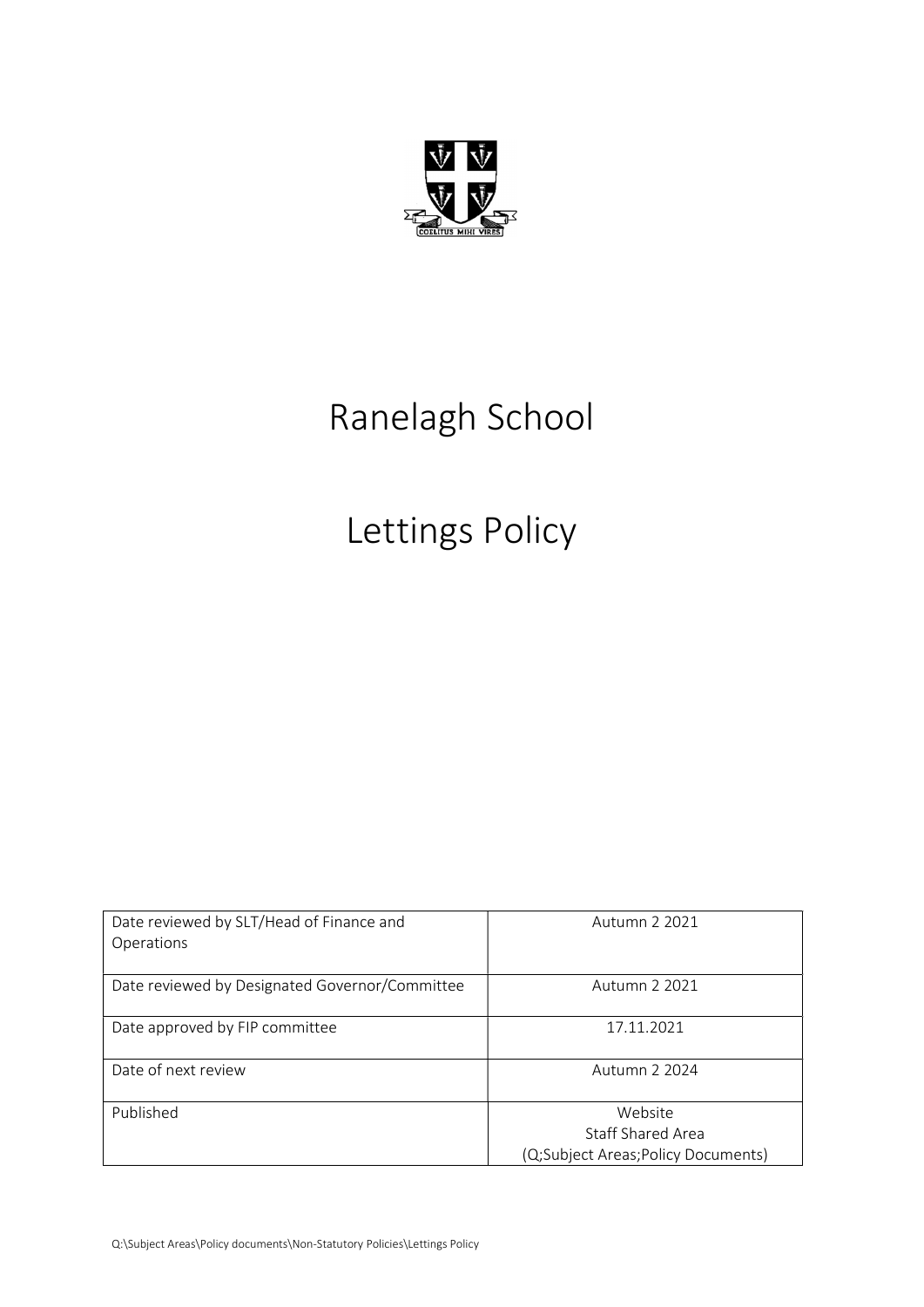Since Section 4.2 of the 1986 Education Act came into force on 1st September 1988 for schools, governing bodies have been in control of the use of school premises outside school hours. This defines 'lettings' for the purpose of this policy document.

It is the Governors' intention that full use is made of all resources for the benefit of students. Active pursuit of lettings puts that intention into effect.

## 1 Aims

- a. To generate income for the school which can be added to funds available for the delivery of the curriculum
- b. To enable events from which students benefit directly to take place
- c. To generate goodwill within the community and enhance the reputation of the school

### 2 Clients

The Governors recognise two categories of lettings, commercial lettings and those which do not generate a profit

### a) Commercial Lettings

The Governors are willing to let to any groups not thought likely to damage the fabric of the school or its reputation. No letting should be detrimental to the curriculum and should be in accordance with the aims and ethos of the school, though a minimal disturbance of facilities is acceptable. Excessive annoyance of neighbours is to be avoided.

Hence a letting for a student's party would be considered unacceptable, as would a letting where proper use of the gymnasium floor could not be guaranteed.

It is the Governors' policy that lettings for social events on Sundays are acceptable, provided a license for the sale of alcohol is not included. A letting finishing later than midnight on any day would be considered unacceptable.

Care should be taken that trading laws are not infringed, and that the latest advice from the Local Authority on VAT exemption is heeded.

### b) Non Profit-Making Lettings

The Governors acknowledge the statutory rights of the Parish Council and political parties to hold meetings on school premises, noting also the Governors right and duty to have regard to the safety of the buildings.

The school's own use of its premises outside the site staff's normal working day should be considered a let because there is a cost to the school, even though there may be no income. In this category lie PTA social events. Since students benefit from these whether or not there is a fund-raising element in the activity, such lettings are consistent with the aims set out above.

Where possible such lettings should be co-ordinated with other, simultaneous lettings, in order that caretaking and heating costs are minimised.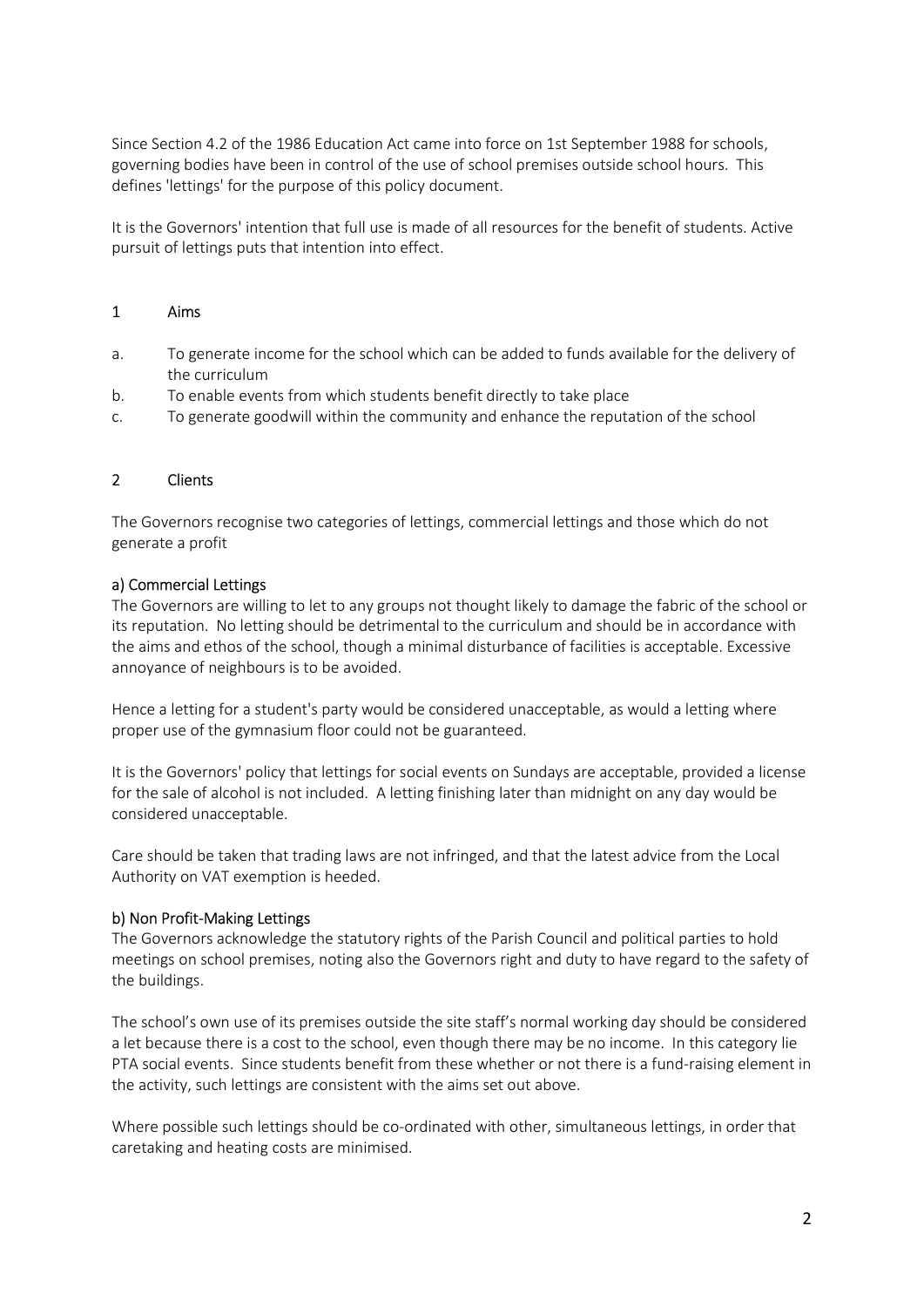## 3 Charges

The following costs should be taken into account when considering charges:

- a) Fuel costs, having regard to season and to zoning
- b) Water and sewerage
- c) Caretaking and cleaning. Any let to non-school groups is classified as an 'A' let and requires the presence of site staff, or other member of staff, throughout the letting
- d) Wear and tear
- e) Administration costs
- f) Additional costs of lending specific equipment, including VAT where appropriate
- g) Insurance costs (see also under Procedures)
- h) Kitchen costs, including caterers' right of presence where appropriate; these are paid directly and separately to the contract caterers
- i) A profit margin set with regard to the lettee's ability and willingness to pay

The costings should be revised at the end of each summer term.

All lettings income is payable to the school's delegated budget under the relevant code and cannot be paid to individual departments. However if departmental property is damaged through a letting, recompense is available from the equipment repairs budget.

## 4. Implementation

The following procedures should ensure smooth running of lettings consistent with the Aims:

## (a)

- (i) The Finance Manager ensures the date of a proposed let does not clash with school activities. However, where a regular let occurs on the same day each week, this should be given due consideration when school events are added to the diary. Preparation time for lettings also needs to be considered.
- (ii) The Finance Manager to check site staff are available they have first option on the overtime. Once they have agreed, the date, time and venue should be entered in the Lettings Diary kept in the Finance Office. The Lettings Diary should also contain other information about the letting, as a two-way communication system.
- (iii) The Finance Manager to consult the caterers if use of the kitchen is required and agree changes and right of presence.
- (iv) The Finance Manager to check outside users have sufficient party liability insurance. Where this is not available the necessary cover should be provided through the school's insurance and additional charge made, as a condition of the let.
- (v) COVID risk assessments should be sent to the Finance Manager for review, to ensure sufficient regulations are in place.
- (vi) Persons may have to undergo, at the discretion of the Governors, a police check. When lettings involve access to Ranelagh School students all personnel involved must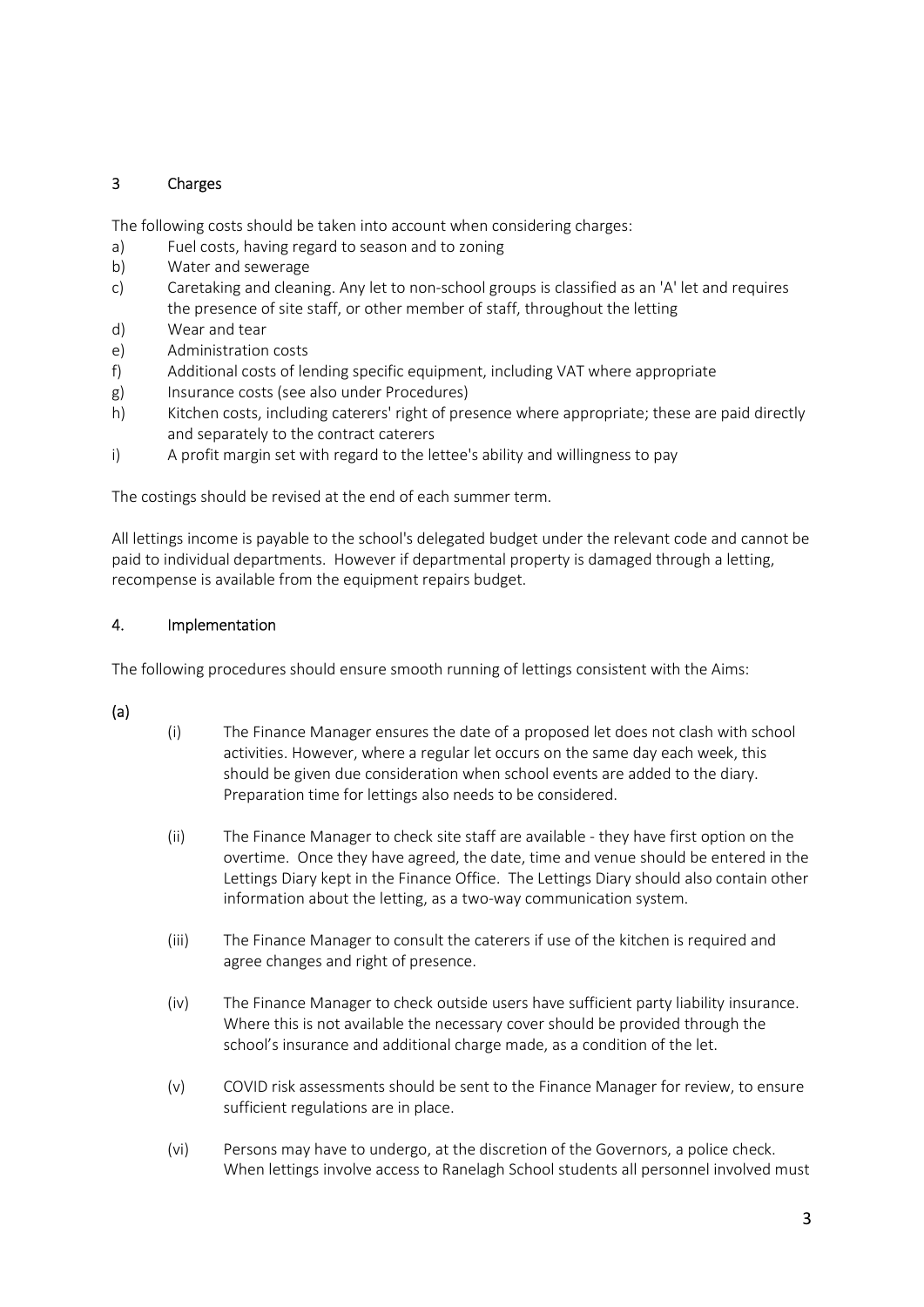have a DBS disclosure report. These checks to be made prior to the letting (at least half a term's notice in advance to ensure checks are carried out)

- (vii) Consider all costs carefully, ensuring full knowledge of the facilities and equipment required by the customer at an early stage.
- (viii) The Finance Manager to prepare a signed application form for all lets, indicating the requirements of both parties.
- (ix) Payment should be made in advance, or monthly, payment is required within seven days of receipt of invoice.
- (x) Car parking arrangements should be clarified
- (xi) To ensure a good service is given to Hirers, written details of requirements are to be given to site staff and other parties as appropriate
- (xii) As with all financial transactions every possible measure should be taken to ensure correct administrative procedures

### (b) Obligations of the Hirer

- (i) Three clear days notice is required in the event of the need to cancel a booking. If due notice is not given, the Hirer will be required to pay the full hire charge.
- (ii) Hirers not known to the school may be required to give the name of a responsible person to whom reference may be made. A non-refundable deposit will be charged at the discretion of the Headteacher. No hirer will be permitted who is under 21 years of age.
- (iii) Hirers will conform with the non-smoking policy within the school buildings
- (iv) A Hirer must not sub-let to another party.
- (v) The Hirer shall ensure that the number of persons using the premises does not exceed that for which the application was made and approved.
- (vi) Hirers will have access only to the particular room(s) let to them, including where practicable the use of toilets. In no case is access permitted to any other part of the premises.
- (vii) All Hirers are responsible for ensuring that users have agreed evacuation procedures in place. The Hirer must have immediate access to members' contact details. Use of the school telephone is available in the event of an emergency.
- (viii) The Hirer shall ensure that premises are vacated promptly at the end of the letting. The Hirer is responsible for supervising children until they are collected and ensuring named adults collect them.
- (ix) The Governors will hire and pay for a person to be responsible for the security of the premises before, during and after the hire. Only named key holders may operate the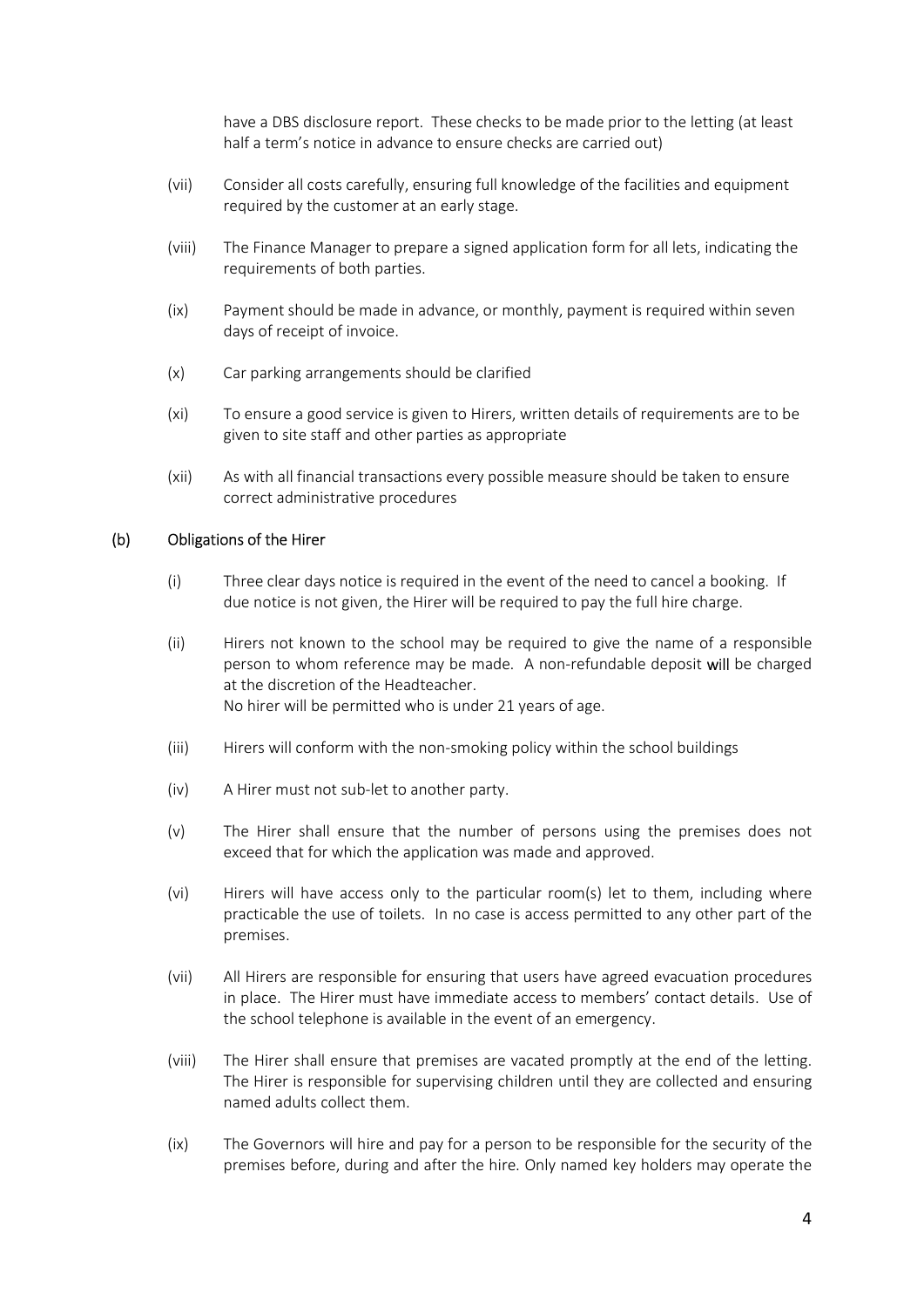security system. Keys should not be passed to any other person without direct permission of the Headteacher of the school.

- (x) Hirers must supervise equipment being issued and its safe return. The Hirer is liable for damage, loss or theft of school equipment they are using. No use may be made of apparatus such as stage fittings, pianos etc without specific permission. Staging set up for school use will not be dismantled during the weeks it is in use.
- (xi) The Hirer shall, at the end of the hire period, leave the accommodation in a reasonable tidy condition, all equipment being returned to the correct place of storage. If this is not adhered to an additional cost will be charged.
- (xii) Any electrical equipment brought by the Hirer onto the school site must comply with the code of practice for portable electrical appliance equipment. Equipment must either have a certificate of safety from a qualified electrical engineer or be inspected by the Estates team.
- (xiii) The Governing board reserves the right of access to the premises during the letting. The Headteacher or Governors will monitor activities from time to time.
- (xiv) In all matters of interpretation of this policy, the decision of the Governing board is final.
- (xv) Ranelagh School operates a no smoking policy which covers the school property and grounds.

### Sports Hall

The following conditions which are deemed to be included in the General Terms of Conditions for the Hire of School Premises shall apply to the use of the Sports Hall.

1. The Sports Hall may be available at the following times:

Monday – Friday – School Term time 17.30 to 22.00 School holidays 09.00 to 22.00 Weekends 09.00 to 22.00 Bank Holidays – by negotiation

The School reserves the right at any time to modify these times and will endeavor to offer alternative times to any Hirer who has confirmed bookings.

- 2. The Hirer is not permitted to take any cigarettes, food, alcohol or other drinks into the Sports hall. Ranelagh School operates a no smoking policy which covers school property and grounds.
- 3. No outdoor footwear may be worn in the Sports Hall. The only permissible footwear is trainers with non-marking soles.
- 4. School equipment may not be used except by prior arrangement at the time of the booking.